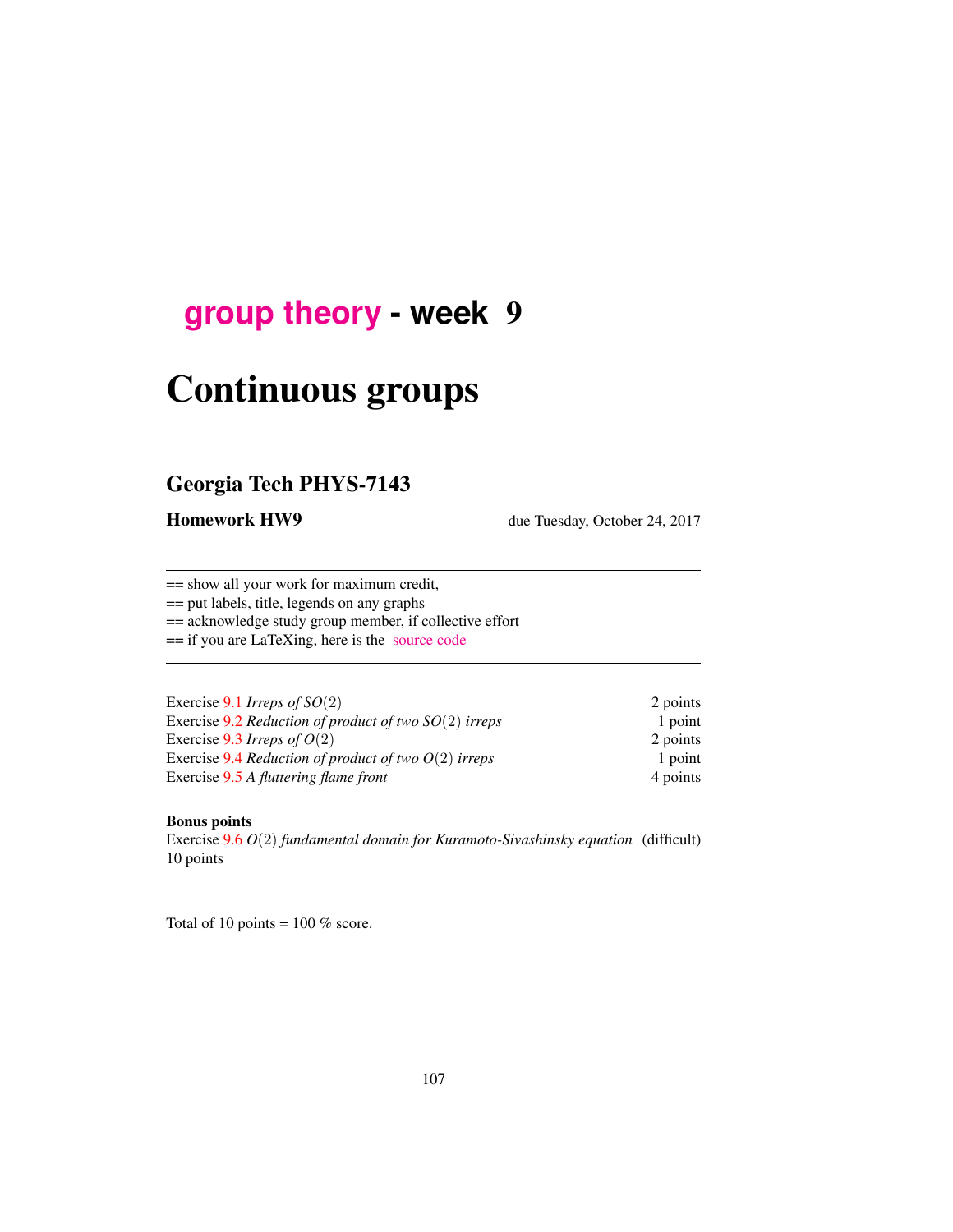#### 2017-10-17 Predrag Lecture 16 Continuous groups

This lecture is not taken from any particular book, it's about basic ideas of how one goes from finite groups to the continuous ones that any physicist should know. The main idea comes from discrete groups. We have worked one example out in week 2, the discrete Fourier transform of example 2.4 *Projection operators for cyclic group*  $C_N$ . The cyclic group  $C_N$  is generated by the powers of the rotation by  $2\pi/N$ , and in general, in the  $N \to \infty$  limit one only needs to understand the algebra of  $T_\ell$ , generators of infinitesimal transformations,  $D(\theta) = 1 + i \sum_{\ell} \theta_{\ell} T_{\ell}$ . They turn out to be derivatives.

## 2017-10-19 Predrag Lecture 17 Lie groups. Matrix representations

The  $N \to \infty$  limit of  $C_N$  gets you to the continuous Fourier transform as a representation of  $U(1) \simeq SO(2)$ , but from then on this way of thinking about continuous symmetries gets to be increasingly awkward. So we need a fresh restart; that is afforded by matrix groups, and in particular the unitary group  $U(n) = U(1) \otimes SU(n)$ , which contains all other compact groups, finite or continuous, as subgroups.

Reading: Chen, Ping and Wang [6] *Group Representation Theory for Physicists*, [Sect 5.2](http://chaosbook.org/library/Chen5-2.pdf) *Definition of a Lie group, with examples*.

Reading: [C. K. Wong](http://ckw.phys.ncku.edu.tw/) *Group Theory* notes, Chap 6 *[1D continuous groups](http://ckw.phys.ncku.edu.tw/public/pub/Notes/Mathematics/GroupTheory/Tung/Powerpoint/6._1DContinuousGroups.ppt)*, Sects.  $6.1-6.3$  Irreps of  $SO(2)$ . In particular, note that while geometrically intuitive representation is the set of rotation  $[2 \times 2]$  matrices, they split into pairs of 1-dimensional irreps. Also, not covered in the lectures, but worth a read: Sect. 6.6 completes discussion of Fourier analysis as continuum limit of cyclic groups  $C_n$ , compares SO(2), discrete translations group, and continuous translations group.

Sect. 9.1 that follows is a very condensed extract of chapters 3 *Invariants and reducibility* and 4 *Diagrammatic notation* from *Group Theory - Birdtracks, Lie's, and Exceptional Groups* [8]. I am usually reluctant to use birdtrack notations in front of graduate students indoctrinated by their professors in the 1890's tensor notation, but today I'm emboldened by the very enjoyable article on *The new language of mathematics* by Dan Silver [16]. Your professor's notation is as convenient for actual calculations as -let's say- long division using roman numerals. So leave them wallowing in their early progressive rock of 1968, King Crimsons of their youth (the surviving band plays Atlanta October 23-24). You chill to beats younger than Windows 98, to [grime,](https://www.youtube.com/watch?v=RqQGUJK7Na4) to [trap,](https://www.youtube.com/watch?v=i_kF4zLNKio) to [hardvapour,](https://antifurdigital.bandcamp.com/album/hardvapour-2) to [birdtracks.](https://www.youtube.com/watch?v=XMGbY1csVnI)

## 9.1 Lie groups for pedestrians

[...] which is an expression of consecration of angular momentum.

— Mason A. Porter's student

PHYS-7143-17 week9 2017-11-16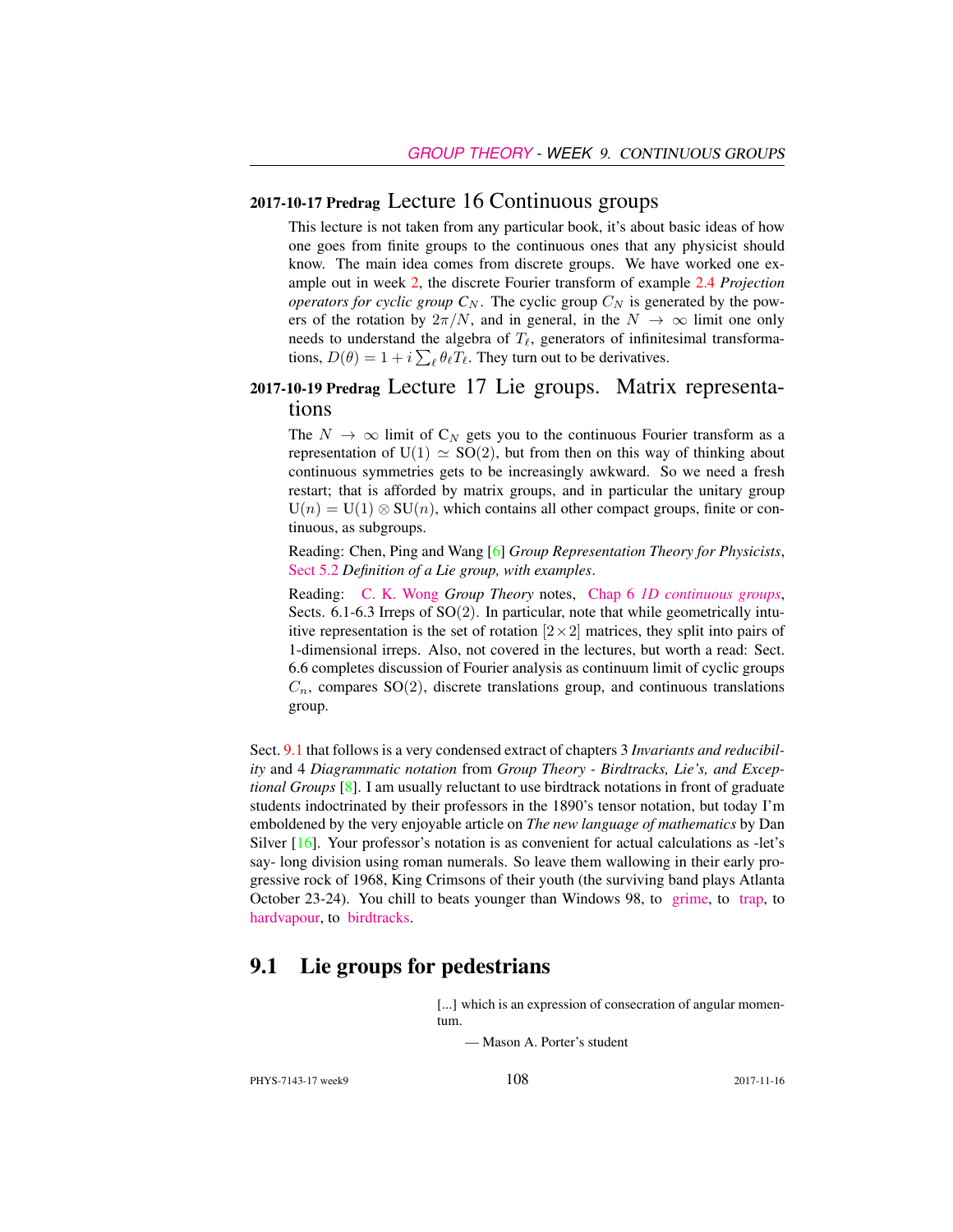

Figure 9.1: Circle group  $S^1 = SO(2)$ , the symmetry group of a circle with directed rotations, is a compact group, as its natural parametrization is either the angle  $\phi \in$ [0, 2ß], or the perimeter  $x \in [0, L)$ .

**Definition:** A Lie group is a topological group G such that (i) G has the structure of a smooth differential manifold, and (ii) the composition map  $G \times G \to G : (g, h) \to$  $gh^{-1}$  is smooth, i.e.,  $\mathbb{C}^{\infty}$  differentiable.

Do not be mystified by this definition. Mathematicians also have to make a living. The compact Lie groups that we will deploy here are a generalization of the theory of  $SO(2) \simeq U(1)$  rotations, i.e., Fourier analysis. By a 'smooth differential manifold' one means objects like the circle of angles that parameterize continuous rotations in a plane, figure 9.1, or the manifold swept by the three Euler angles that parameterize SO(3) rotations.

By 'compact' one means that these parameters run over finite ranges, as opposed to parameters in hyperbolic geometries, such as Minkowsky  $SO(3, 1)$ . The groups we focus on here are compact by default, as their representations are linear, finitedimensional matrix subgroups of the unitary matrix group  $U(d)$ .

*Example 1. Circle group.* A circle with a direction, figure 9.1, is invariant under rotation by any angle  $\theta \in [0, 2\pi)$ , and the group multiplication corresponds to composition of two rotations  $\theta_1 + \theta_2$  mod  $2\pi$ . The natural representation of the group action is by a complex numbers of absolute value 1, i.e., the exponential  $e^{i\theta}$ . The composition rule is then the complex multiplication  $e^{i\theta_2}e^{i\theta_1} = e^{i(\theta_1 + \theta_2)}$ . The circle group is a *continuous group*, with infinite number of elements, parametrized by the continuous parameter  $\theta \in [0, 2\pi)$ . It can be thought of as the  $n \to \infty$  limit of the cyclic group  $C_n$ . Note that the circle divided into n segments is *compact*, in distinction to the infinite lattice of integers Z, whose limit is a *line* (noncompact, of infinite length).

An element of a  $\left[ d \times d \right]$  -dimensional matrix representation of a *Lie group* continuously connected to identity can be written as

$$
g(\phi) = e^{i\phi \cdot T}, \qquad \phi \cdot T = \sum_{a=1}^{N} \phi_a T_a, \qquad (9.1)
$$

where  $\phi \cdot T$  is a *Lie algebra* element,  $T_a$  are matrices called 'generators', and  $\phi =$  $(\phi_1, \phi_2, \cdots, \phi_N)$  are the parameters of the transformation. Repeated indices are summed

2017-11-16 **109** PHYS-7143-17 week9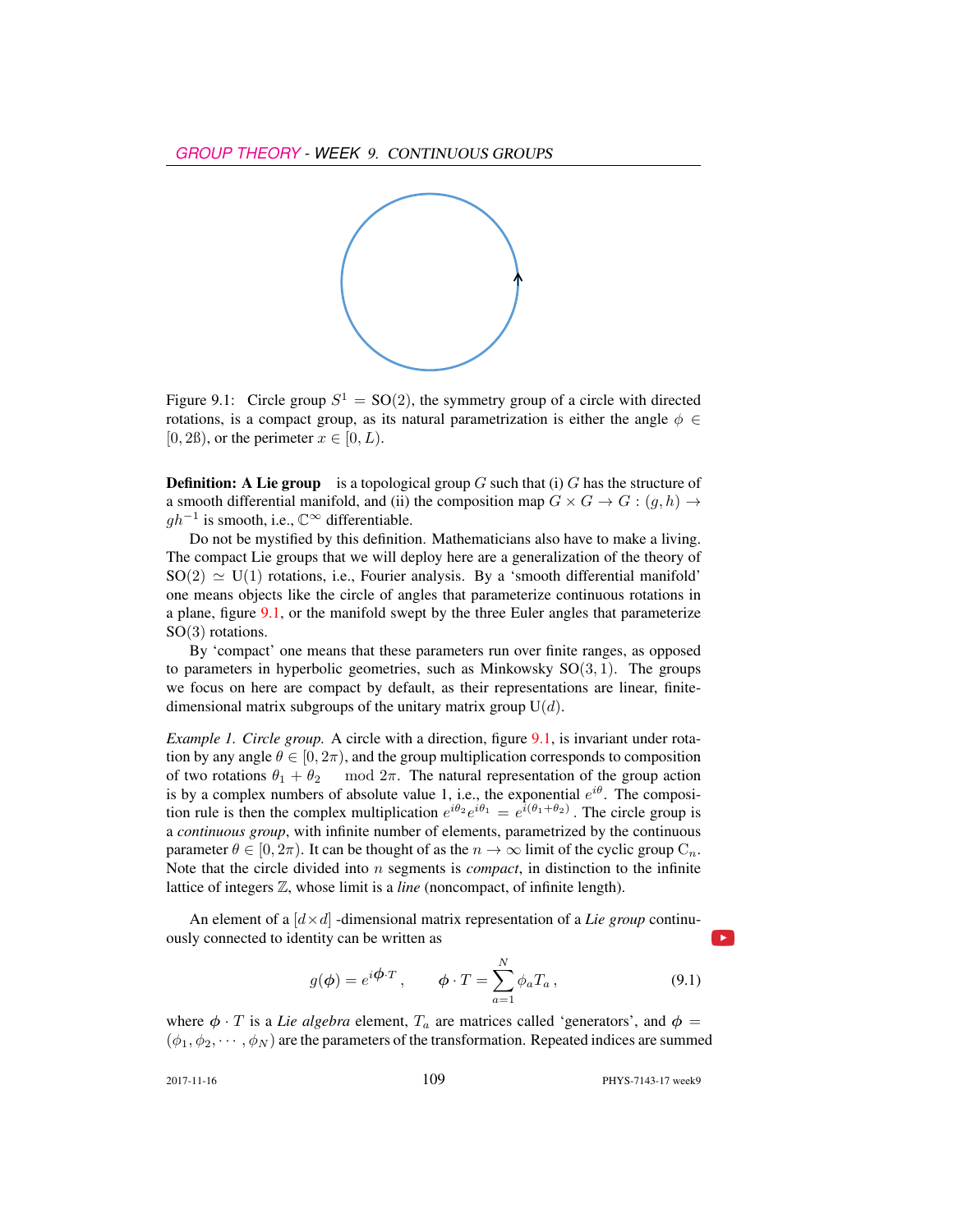throughout, and the dot product refers to a sum over Lie algebra generators. Sometimes it is convenient to use the Dirac bra-ket notation for the Euclidean product of two real vectors  $x, y \in \mathbb{R}^d$ , or the product of two complex vectors  $x, y \in \mathbb{C}^d$ , i.e., indicate complex x-transpose times  $y$  by

$$
\langle x|y\rangle = x^{\dagger}y = \sum_{i}^{d} x_{i}^{*}y_{i}.
$$
 (9.2)

Finite unitary transformations  $\exp(i\phi \cdot T)$  are generated by sequences of infinitesimal steps of form

$$
g(\delta\phi) \simeq 1 + i\delta\phi \cdot T \,, \quad \delta\phi \in \mathbb{R}^N \,, \quad |\delta\phi| \ll 1 \,, \tag{9.3}
$$

where  $T_a$ , the *generators* of infinitesimal transformations, are a set of linearly independent  $[d \times d]$  hermitian matrices (see figure 9.2 (b)).

The reason why one can piece a global transformation from infinitesimal steps is that the choice of the "origin" in coordinatization of the group manifold sketched in figure 9.2 (a) is arbitrary. The coordinatization of the tangent space at one point on the group manifold suffices to have it everywhere, by a coordinate transformation  $g$ , i.e., the new origin y is related to the old origin x by conjugation  $y = g^{-1}xg$ , so all tangent spaces belong the same class, they are geometrically equivalent.

Unitary and orthogonal groups are defined as groups that preserve 'length' norms,  $\langle gx|gx \rangle = \langle x|x \rangle$ , and infinitesimally their generators (9.3) induce no change in the norm,  $\langle T_a x | x \rangle + \langle x | T_a x \rangle = 0$ , hence the Lie algebra generators  $T_a$  are hermitian for,

$$
T_a^\dagger = T_a \,. \tag{9.4}
$$

The flow field at the state space point x induced by the action of the group is given by the set of  $N$  tangent fields

$$
t_a(x)_i = (T_a)_{ij} x_j , \qquad (9.5)
$$

which span the d-dimensional *group tangent space* at state space point x, parametrized by  $\delta\phi$ .

For continuous groups the Lie algebra, i.e., the algebra spanned by the set of  $N$  generators  $T_a$  of infinitesimal transformations, takes the role that the  $|G|$  group elements play in the theory of discrete groups (see figure 9.2).

#### 9.1.1 Invariants

One constructs the irreps of finite groups by identifying matrices that commute with all group elements, and using their eigenvalues to decompose arbitrary representation of the group into a unique sum of irreps. The same strategy works for the compact Lie groups, (9.9), and is indeed the key idea that distinguishes the invariance groups classification developed in *Group Theory - Birdtracks, Lie's, and Exceptional Groups* [8] from the 19th century Cartan-Killing classification of Lie algebras.

**Definition.** The vector  $q \in V$  is an *invariant vector* if for any transformation  $g \in \mathcal{G}$ 

$$
q = Gq. \tag{9.6}
$$

PHYS-7143-17 week9 110 2017-11-16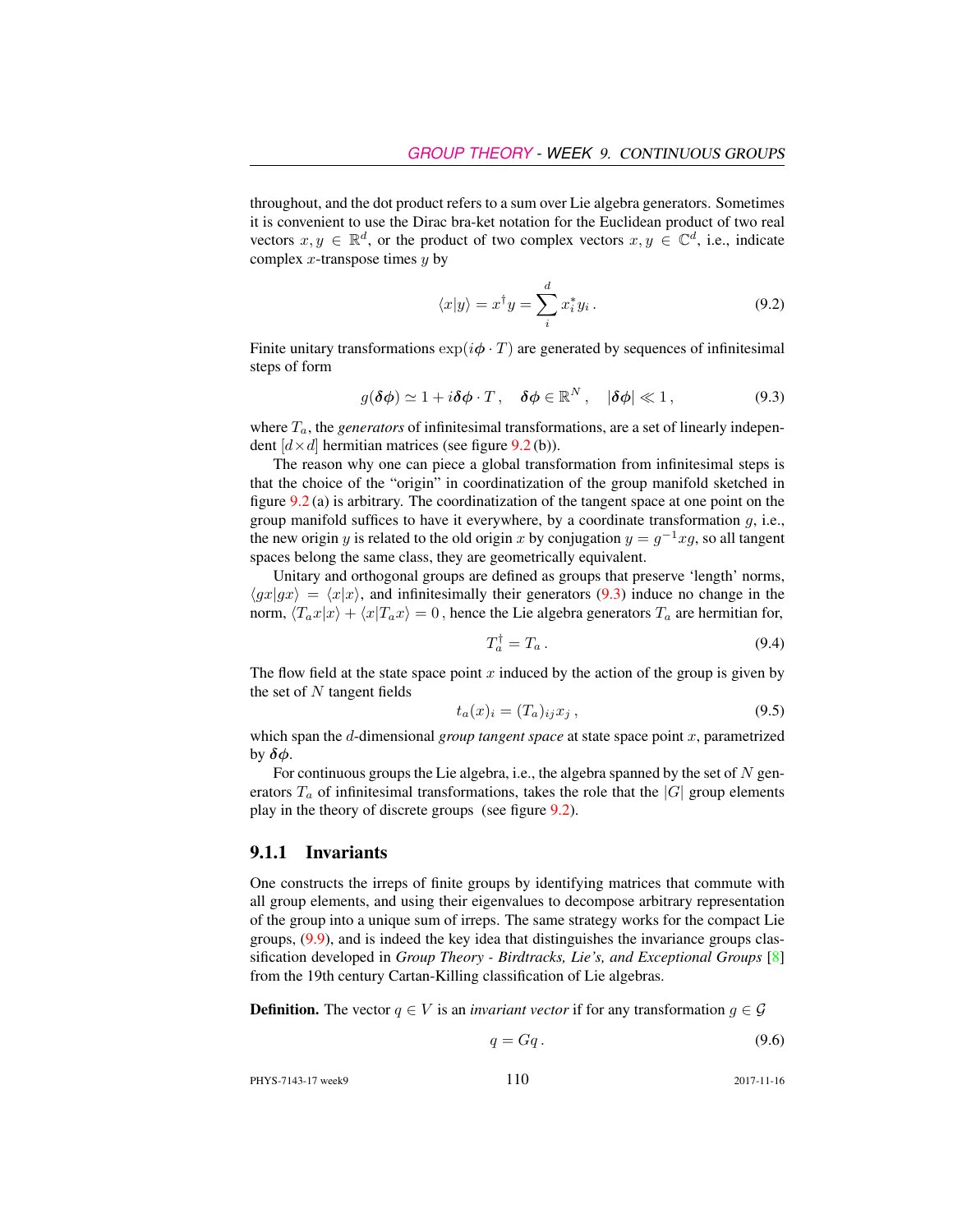

Figure 9.2: (a) Lie algebra fields  $\{t_1, \dots, t_N\}$  span the tangent space of the group orbit  $\mathcal{M}_x$  at state space point x, see (9.5) (figure from [WikiMedia.org\)](https://commons.wikimedia.org/wiki/File:Image_Tangent-plane.svg). (b) A global group transformation  $g: x \to x'$  can be pieced together from a series of infinitesimal steps along a continuous trajectory connecting the two points. The group orbit of state space point  $x \in \mathbb{R}^d$  is the N-dimensional manifold of all actions of the elements of group  $G$  on  $x$ .

**Definition.** A tensor  $x \in V^p \otimes \overline{V}^q$  is an *invariant tensor* if for any  $g \in G$ 

$$
x_{b_1...b_q}^{a_1a_2...a_p} = G^{a_1}{}_{c_1} G^{a_2}{}_{c_2} \dots G_{b_1}{}^{d_1} \dots G_{b_q}{}^{d_q} x_{d_1...d_q}^{c_1c_2...c_p}.
$$
\n
$$
(9.7)
$$

If a bilinear form  $m(\bar{x}, y) = x^a M_a{}^b y_b$  is invariant for all  $g \in \mathcal{G}$ , the matrix

$$
M_a{}^b = G_a{}^c G^b{}_d M_c{}^d \tag{9.8}
$$

is an *invariant matrix*. Multiplying with  $G_b^e$  and using the unitary, we find that the invariant matrices *commute* with all transformations  $g \in \mathcal{G}$ :

$$
[G, \mathbf{M}] = 0. \tag{9.9}
$$

**Definition.** An *invariance group*  $G$  is the set of all linear transformations (9.7) that preserve the primitive invariant relations (and, by extension, *all* invariant relations)

$$
p_1(x, \bar{y}) = p_1(Gx, \bar{y}G^{\dagger})
$$
  
\n
$$
p_2(x, y, z, \ldots) = p_2(Gx, Gy, Gz \ldots), \qquad \ldots.
$$
 (9.10)

Unitarity guarantees that all contractions of primitive invariant tensors, and hence all composed tensors  $h \in H$ , are also invariant under action of G. As we assume unitary  $G$ , it follows that the list of primitives must always include the Kronecker delta.

*Example 2.* If  $p^a q_a$  is the only invariant of  $\mathcal G$ 

$$
p'^{a}q'_{a} = p^{b}(G^{\dagger}G)_{b}{}^{c}q_{c} = p^{a}q_{a}, \qquad (9.11)
$$

then G is the full *unitary group*  $U(n)$  (invariance group of the complex norm  $|x|^2 =$  $x^b x_a \delta_b^a$ ), whose elements satisfy

$$
G^{\dagger}G = 1. \tag{9.12}
$$

*Example 3.* If we wish the z-direction to be invariant in our 3-dimensional space,  $q = (0, 0, 1)$  is an invariant vector (9.6), and the invariance group is  $O(2)$ , the group of all rotations in the  $x-y$  plane.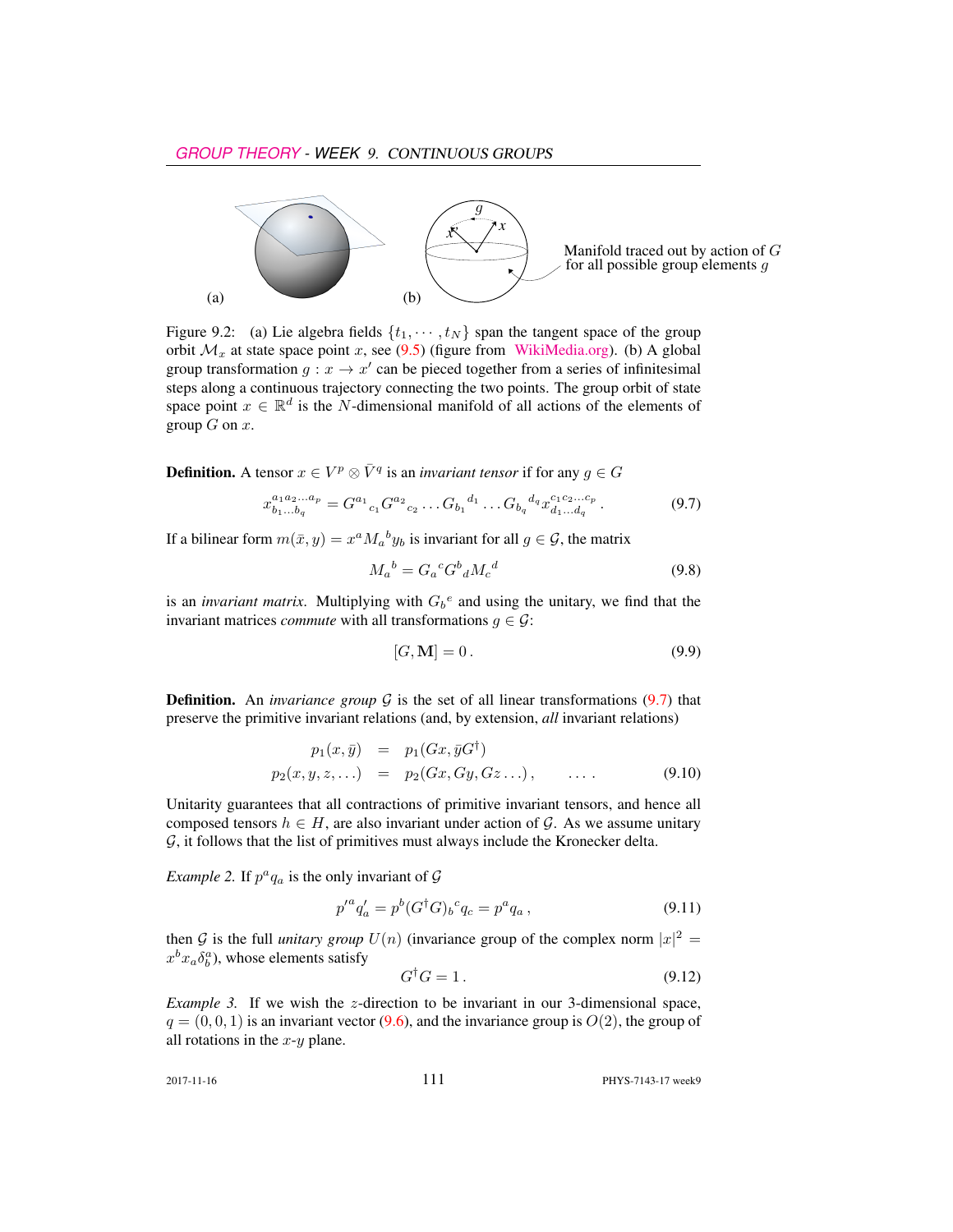#### 9.1.2 Discussion

- 2017-11-07 Qimen Xu Please explain when one keeps track of the order of tensorial indices?
- 2017-11-07 Predrag In a tensor, upper, lower indices are separately ordered and that order matters. The simplest example: if some indices form an antisymmetric pair, writing them in wrong order gives you a wrong sign. In a matrix representation of a group action, one has to distinguish between the "in" set of indices – the ones that get contracted with the initial tensor, and the "out" set of indices that label the tensor after the transformation. Only if the matrix is Hermitian the order does not matter. If you understand Eq. (3.22) in [birdtracks.eu,](http://birdtracks.eu/courses/PHYS-7143-17/PCgr_pp16_20.pdf) you get it. Does that answer your question?

#### 9.1.3 Infinitesimal transformations, Lie algebras

A unitary transformation  $G$  infinitesimally close to unity can be written as

$$
G_a{}^b = \delta_a^b + i D_a^b, \qquad (9.13)
$$

where D is a hermitian matrix with small elements,  $|D_a^b| \ll 1$ . The action of  $g \in \mathcal{G}$  on the conjugate space is given by

$$
(G^{\dagger})_b{}^a = G^a{}_b = \delta^a_b - i D^a_b. \tag{9.14}
$$

D can be parametrized by  $N \leq n^2$  real parameters. N, the maximal number of independent parameters, is called the *dimension* of the group (also the dimension of the Lie algebra, or the dimension of the adjoint rep).

Here we shall consider only infinitesimal transformations of form  $G = 1 + iD$ ,  $|D_b^a| \ll 1$ . We do not study the entire group of invariant transformation, but only the transformations connected to the identity. For example, we shall not consider invariances under coordinate reflections.

The generators of infinitesimal transformations (9.13) are hermitian matrices and belong to the  $D_b^a \in V \otimes \bar{V}$  space. However, not any element of  $V \otimes \bar{V}$  generates an allowed transformation; indeed, one of the main objectives of group theory is to define the class of allowed transformations.

This subspace is called the *adjoint* space, and its special role warrants introduction of special notation. We shall refer to this vector space by letter  $A$ , in distinction to the defining space  $V$ . We shall denote its dimension by  $N$ , label its tensor indices by  $i, j, k, \ldots$ , denote the corresponding Kronecker delta by a thin, straight line,

$$
\delta_{ij} = i \longrightarrow j, \qquad i, j = 1, 2, \dots, N, \tag{9.15}
$$

and the corresponding transformation generators by

$$
(C_A)_i, \, \, a^a = \frac{1}{\sqrt{a}} (T_i)_b^a = i \, \bigoplus \, \begin{pmatrix} a \\ b \end{pmatrix} \qquad a, \, b \quad = \quad 1, 2, \ldots, n
$$
\n
$$
i \quad = \quad 1, 2, \ldots, N \, .
$$

PHYS-7143-17 week9 112 2017-11-16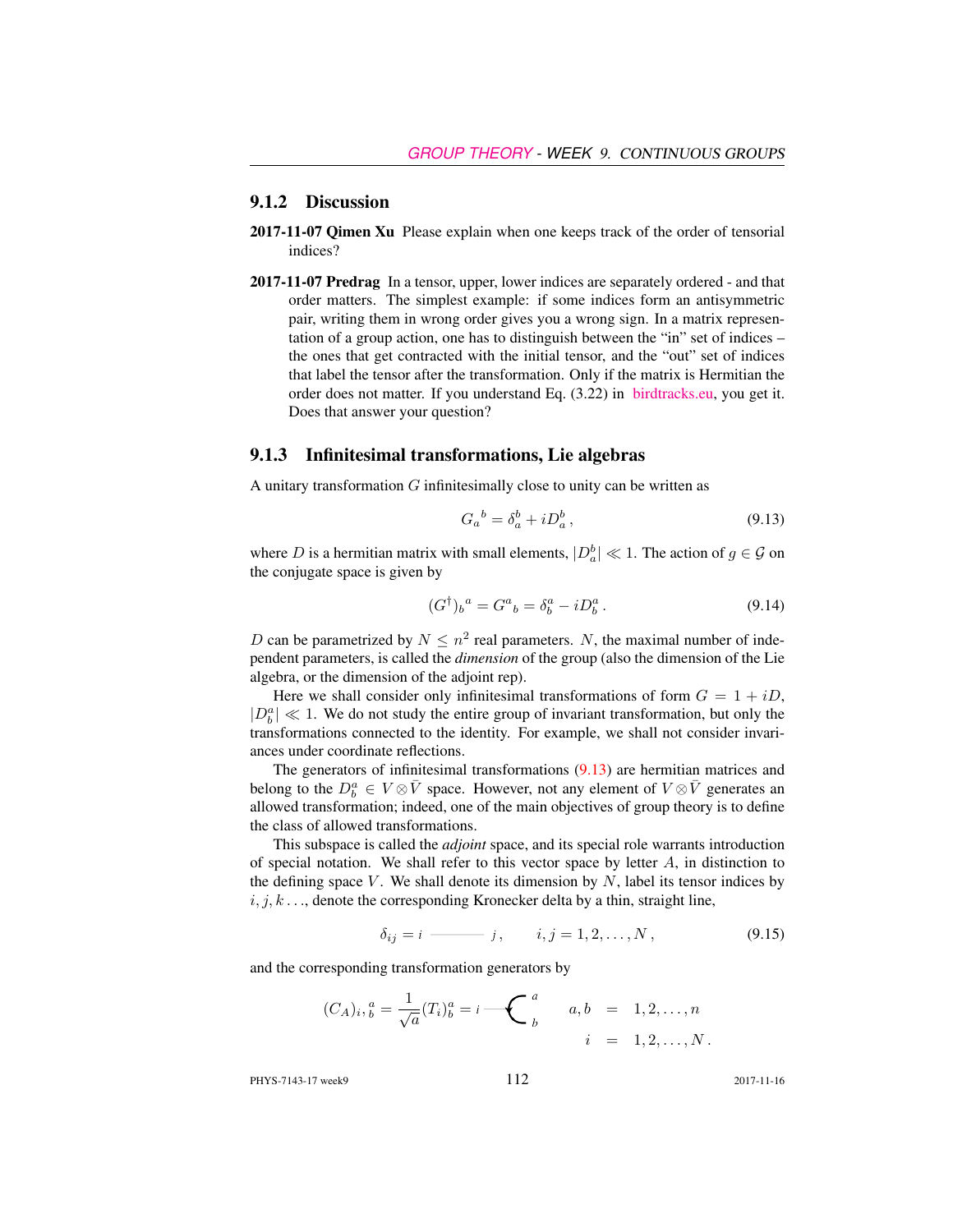Matrices  $T_i$  are called the *generators* of infinitesimal transformations. Here  $a$  is an (uninteresting) overall normalization fixed by the orthogonality condition

$$
(T_i)_b^a (T_j)_a^b = \text{tr}(T_i T_j) = a \,\delta_{ij}
$$
\n
$$
\longrightarrow \qquad \qquad \bullet \qquad \qquad 0.16)
$$

For every invariant tensor q, the infinitesimal transformations  $G = 1 + iD$  must satisfy the invariance condition  $(9.6)$ . Parametrizing D as a projection of an arbitrary hermitian matrix  $H \in V \otimes \overline{V}$  into the adjoint space,  $D = P_A H \in V \otimes \overline{V}$ ,

$$
D_b^a = \frac{1}{a}(T_i)_b^a \epsilon_i \,, \tag{9.17}
$$

we obtain the *invariance condition* which the *generators* must satisfy: they *annihilate* invariant tensors:

$$
T_i q = 0. \t\t(9.18)
$$

To state the invariance condition for an arbitrary invariant tensor, we need to define the action of generators on the tensor reps. By substituting  $G = 1 + i\epsilon \cdot T + O(\epsilon^2)$ and keeping only the terms linear in  $\epsilon$ , we find that the generators of infinitesimal transformations for tensor reps act by touching one index at a time:

$$
(T_i)_{b_1...b_q}^{a_1 a_2...a_p}, d_q...d_1 = (T_i)_{c_1}^{a_1} \delta_{c_2}^{a_2} ... \delta_{c_p}^{a_p} \delta_{b_1}^{d_1} ... \delta_{b_q}^{d_q}
$$
  
+ $\delta_{c_1}^{a_1} (T_i)_{c_2}^{a_2} ... \delta_{c_p}^{a_p} \delta_{b_1}^{d_1} ... \delta_{b_q}^{d_q} + ... + \delta_{c_1}^{a_1} \delta_{c_2}^{a_2} ... (T_i)_{c_p}^{a_p} \delta_{b_1}^{d_1} ... \delta_{b_q}^{d_q}$   
- $\delta_{c_1}^{a_1} \delta_{c_2}^{a_2} ... \delta_{c_p}^{a_p} (T_i)_{b_1}^{d_1} ... \delta_{b_q}^{d_q} - ... - \delta_{c_1}^{a_1} \delta_{c_2}^{a_2} ... \delta_{c_p}^{a_p} \delta_{b_1}^{d_1} ... (T_i)_{b_q}^{d_q}.$  (9.19)

This forest of indices vanishes in the birdtrack notation, enabling us to visualize the formula for the generators of infinitesimal transformations for any tensor representation:

$$
\frac{1}{\uparrow \uparrow \uparrow} = \frac{1}{\frac{1}{\uparrow \uparrow \uparrow}} = \frac{1}{\frac{1}{\downarrow \downarrow \downarrow}} + \frac{1}{\frac{1}{\downarrow \downarrow \downarrow}} - \frac{1}{\frac{1}{\downarrow \downarrow \downarrow}}.
$$
(9.20)

with a relative minus sign between lines flowing in opposite directions. The reader will recognize this as the Leibnitz rule.

The invariance conditions take a particularly suggestive form in the birdtrack notation. Equation (9.18) amounts to the insertion of a generator into all external legs of the diagram corresponding to the invariant tensor  $q$ :

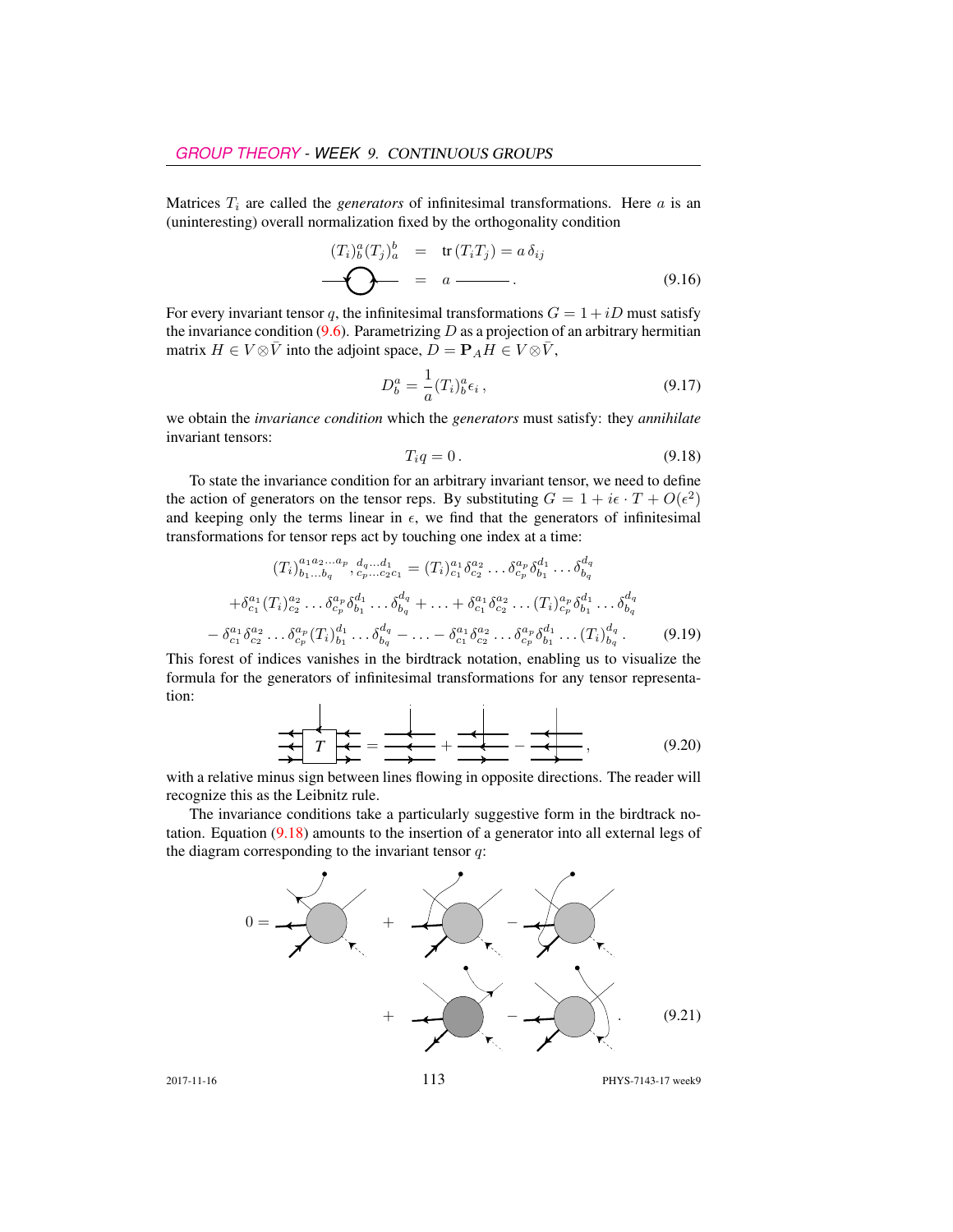The insertions on the lines going into the diagram carry a minus sign relative to the insertions on the outgoing lines.

As the simplest example of computation of the generators of infinitesimal transformations acting on spaces other than the defining space, consider the adjoint rep. Where does the ugly word "adjoint" come from in this context is not obvious, but remember it this way: this is the one [distinguished representation,](http://jakobschwichtenberg.com/adjoint-representation/) which is intrinsic to the Lie algebra, with the explicit matrix elements  $(T_i)_{ik}$  of the adjoint rep given by the the fully antisymmetric structure constants  $iC_{ijk}$  of the algebra (i.e., its multiplication table under the commutator product). It's the continuous groups analogoue of the multiplication table, or the regular representation for the finite groups. The factor  $i$  ensures their reality (in the case of hermitian generators  $T_i$ ), and we keep track of the overall signs by always reading indices *counterclockwise* around a vertex:

$$
-iC_{ijk} = \n\begin{pmatrix}\n0.22 \\
k\n\end{pmatrix}
$$

$$
= - \qquad (9.23)
$$

As all other invariant tensors, the generators must satisfy the invariance conditions (9.21):

$$
0 = -\frac{1}{2} \left( \frac{1}{2} + \frac{1}{2} \right) \left( \frac{1}{2} + \frac{1}{2} \right) \left( \frac{1}{2} + \frac{1}{2} \right)
$$

Redrawing this a little and replacing the adjoint rep generators (9.22) by the structure constants, we find that the generators obey the *Lie algebra* commutation relation

$$
\frac{1}{2} - \frac{1}{2} - \frac{1}{2} = \frac{1}{2}
$$
 (9.24)

In other words, the Lie algebra commutator

$$
T_i T_j - T_j T_i = i C_{ijk} T_k. \qquad (9.25)
$$

is simply a statement that  $T_i$ , the generators of invariance transformations, are themselves invariant tensors. Now, honestly, do you prefer the three-birdtracks equation (9.24), or the mathematician's page-long definition of the [adjoint](https://www.encyclopediaofmath.org/index.php/Adjoint_representation_of_a_Lie_group) rep? It's a classic example of bad notation getting into way of understanding a relation of beautiful simplicity. The invariance condition for structure constants  $C_{ijk}$  is likewise



PHYS-7143-17 week9 114 2017-11-16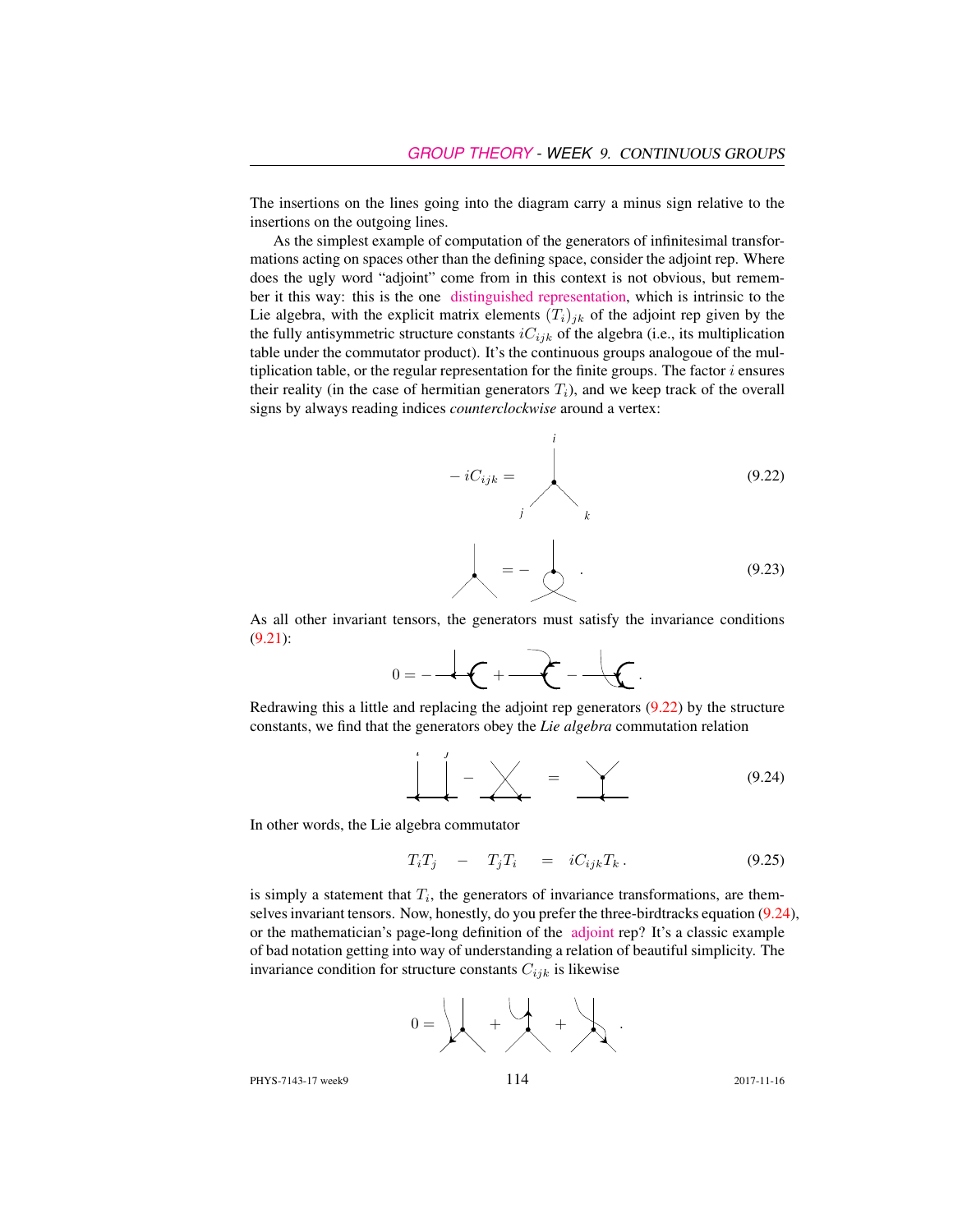Rewriting this with the dot-vertex  $(9.22)$ , we obtain

$$
\angle - \angle - \angle = \angle . \tag{9.26}
$$

This is the Lie algebra commutator for the adjoint rep generators, known as the *Jacobi relation* for the structure constants

$$
C_{ijm}C_{mkl} - C_{ljm}C_{mki} = C_{iml}C_{jkm}.
$$
\n(9.27)

Hence, the Jacobi relation is also an invariance statement, this time the statement that the structure constants are invariant tensors.

#### 9.1.4 Discussion

**2017-10-17 Lin Xin** Please explain the  $M_{\mu\nu,\delta\rho}$  generators of SO(*n*).

2017-11-07 Predrag Let me know if you understand the derivation of Eqs. (4.51) and (4.52) in [birdtracks.eu.](http://birdtracks.eu/courses/PHYS-7143-17/PCgr_pp33_38.pdf) Does that answer your question?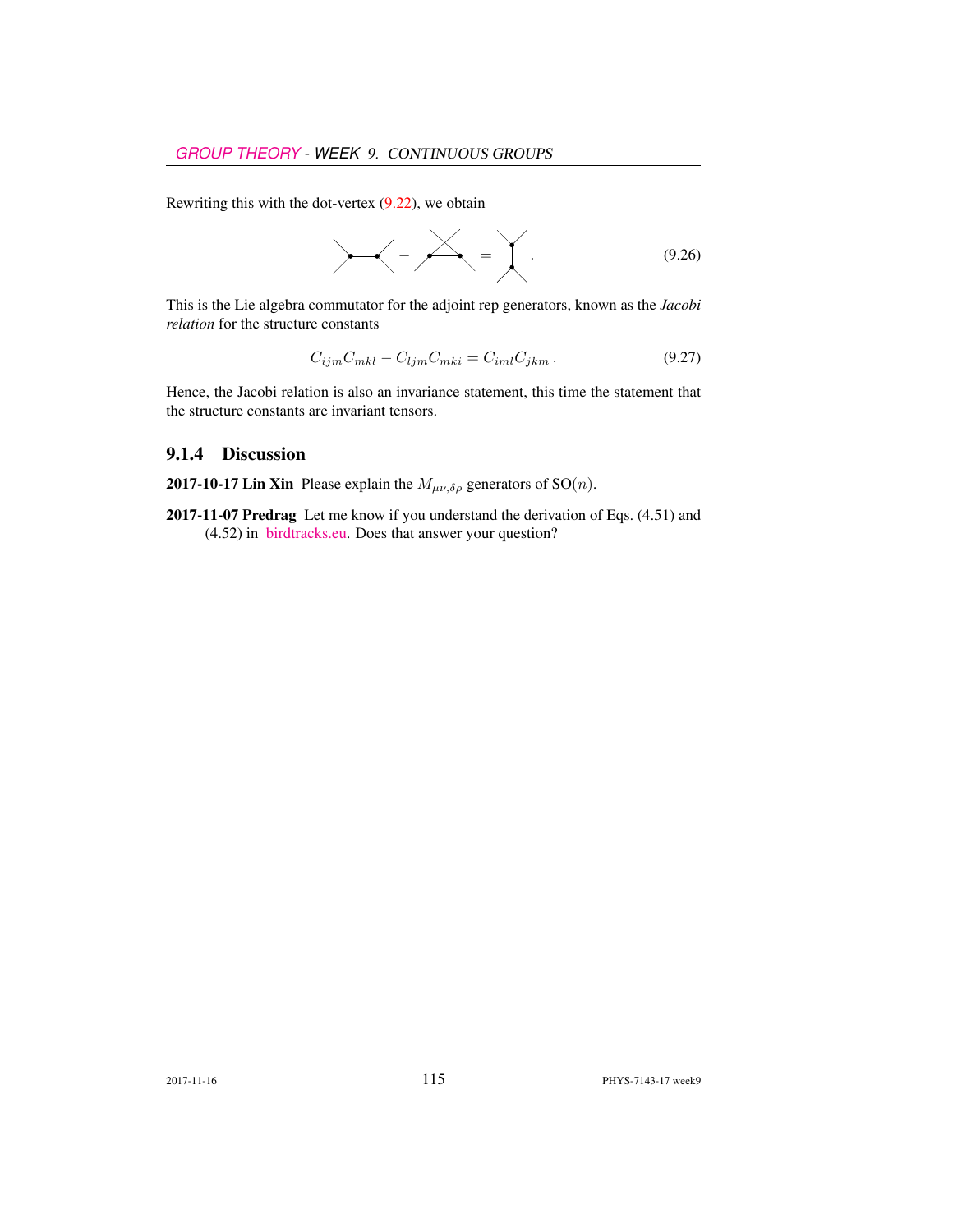### 9.2 Birdtracks - updated history

Predrag Cvitanović November 7, 2017

Young tableaux and (non-Hermitian) Young projection operators were introduced by Young [20] in 1933 (Tung monograph [19] is a standard exposition). In 1937 R. Brauer [3] introduced diagrammatic notation for  $\delta_{ij}$  in order to represent "Brauer algebra" permutations, index contractions, and matrix multiplication diagrammatically. R. Penrose's papers were the first to cast the Young projection operators into a diagrammatic form. In 1971 monograph [13] Penrose introduced diagrammatic notation for symmetrization operators, Levi-Civita tensors [15], and "strand networks" [12]. Penrose credits Aitken [1] with introducing this notation in 1939, but inspection of Aitken's book reveals a few Brauer diagrams for permutations, and no (anti)symmetrizers. Penrose's [14] 1952 initial ways of drawing symmetrizers and antisymmetrizers are very aesthetical, but the subsequent developments gave them a distinctly ostrich flavor [14]. In 1974 G. 't Hooft introduced a double-line notation for  $U(n)$  gluon group-theory weights [18]. In 1976 Cvitanovic [7] introduced analogous notation for  $SU(N)$ ,  $SO(n)$ and  $Sp(n)$ . For several specific, few-index tensor examples, diagrammatic Young projection operators were constructed by Canning [5], Mandula [11], and Stedman [17].

The 1975–2008 Cvitanović diagrammatic formulation of the theory of all semisimple Lie groups [8] as a way to compute group theoretic wights without any recourse to symbols goes conceptually and profoundly beyond the Penrose notation (indeed, Cvitanović "birdtracks" bear no resemblance to Penrose's "fornicating ostriches"  $[14]$ ).

A chapter in Cvitanović 2008 monograph  $[8]$  sketches how birdtrack (diagrammatic) Young projection operators for arbitrary irreducible representation of  $SU(N)$ could be constructed (this text is augmented by a 2005 appendix by Elvang, Cvitanović and Kennedy  $[9]$  which, however, contains a significant error). Keppeler and Sjödahl [10] systematized the construction by offering a simple method to construct Hermitian Young projection operators in the birdtrack formalism. Their iteration is easy to understand, and the proofs of Hermiticity are simple. However, in practice, the algorithm is inefficient - the expression balloon quickly, the Young projection operators soon become unwieldy and impractical, if not impossible to implement.

The Alcock-Zeilinger algorithm, based on the simplification rules of ref. [2], leads to explicitly Hermitian and drastically more compact expressions for the projection operators than the Keppeler-Sjödahl algorithm [10]. Alcock-Zeilinger fully supersedes Cvitanović's formulation, and any future exposition of reduction of  $SU(N)$  tensor products into irreducible representations will be based on the Alcock-Zeilinger algorithm.

## References

- [1] A. Aitken, *[Determinants & Matrices](http://books.google.com/books?vid=ISBN9781473347106)* (Oliver & Boyd, Edinburgh, 1939).
- [2] J. Alcock-Zeilinger and H. Weigert, ["Compact Hermitian Young projection op](http://dx.doi.org/10.1063/1.4983478)[erators",](http://dx.doi.org/10.1063/1.4983478) J. Math. Phys. 58[, 051702 \(2017\).](http://dx.doi.org/10.1063/1.4983478)

PHYS-7143-17 week9 116 2017-11-16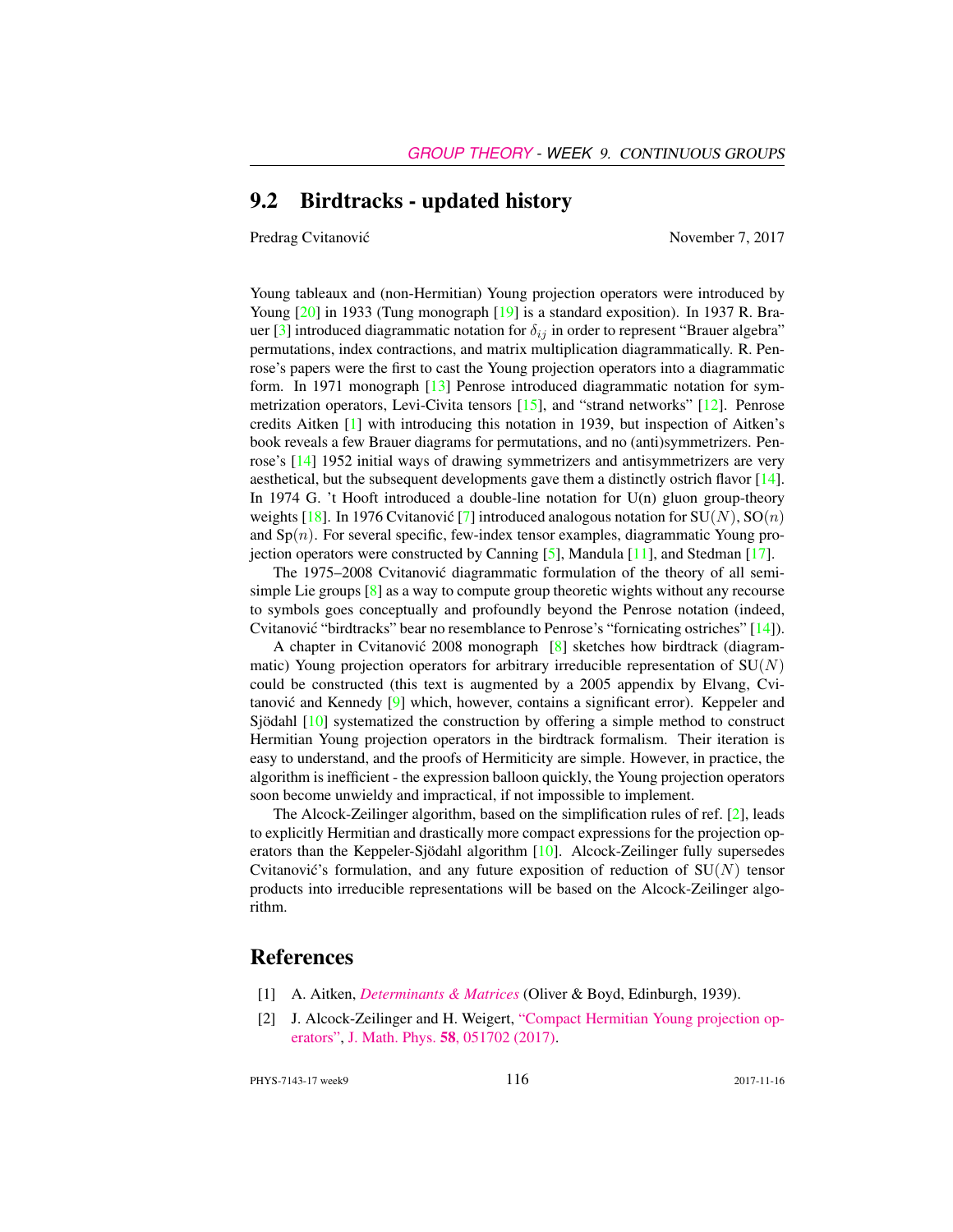- [3] R. Brauer, ["On algebras which are connected with the semisimple continuous](http://dx.doi.org/10.2307/1968843) [groups",](http://dx.doi.org/10.2307/1968843) Ann. Math. 38[, 857 \(1937\).](http://dx.doi.org/10.2307/1968843)
- [4] N. B. Budanur and P. Cvitanović, ["Unstable manifolds of relative periodic orbits](http://dx.doi.org/10.1007/s10955-016-1672-z) [in the symmetry-reduced state space of the Kuramoto-Sivashinsky system",](http://dx.doi.org/10.1007/s10955-016-1672-z) [J.](http://dx.doi.org/10.1007/s10955-016-1672-z) Stat. Phys. 167[, 636–655 \(2015\).](http://dx.doi.org/10.1007/s10955-016-1672-z)
- [5] G. P. Canning, ["Diagrammatic group theory in quark models",](http://dx.doi.org/10.1103/PhysRevD.18.395) [Phys. Rev. D](http://dx.doi.org/10.1103/PhysRevD.18.395) 18, [395–410 \(1978\).](http://dx.doi.org/10.1103/PhysRevD.18.395)
- [6] J.-Q. Chen, J. Ping, and F. Wang, *[Group Representation Theory for Physicists](http://dx.doi.org/10.1142/0262)* (World Scientific, Singapore, 1989).
- [7] P. Cvitanović, ["Group theory for Feynman diagrams in non-Abelian gauge the](http://dx.doi.org/10.1103/PhysRevD.14.1536)[ories",](http://dx.doi.org/10.1103/PhysRevD.14.1536) Phys. Rev. D 14[, 1536–1553 \(1976\).](http://dx.doi.org/10.1103/PhysRevD.14.1536)
- [8] P. Cvitanovic,´ *[Group Theory Birdtracks, Lie's, and Exceptional Groups](http://dx.doi.org/10.1515/9781400837670)*(Princeton Univ. Press, Princeton, NJ, 2008).
- [9] H. Elvang, P. Cvitanović, and A. Kennedy, ["Diagrammatic Young projection](http://dx.doi.org/10.1063/1.1832753) [operators for u\(n\)",](http://dx.doi.org/10.1063/1.1832753) J. Math. Phys. 46[, 043501 \(2005\).](http://dx.doi.org/10.1063/1.1832753)
- [10] S. Keppeler and M. Sjödahl, ["Hermitian Young operators",](http://dx.doi.org/10.1063/1.4865177) [J. Math. Phys.](http://dx.doi.org/10.1063/1.4865177) 55, [021702 \(2014\).](http://dx.doi.org/10.1063/1.4865177)
- [11] J. E. Mandula, Diagrammatic techniques in group theory, Univ. of Southampton, Notes taken by S. N. Coulson and A. J. G. Hey, 1981.
- [12] R. Penrose, "Angular momentum: An approach to combinatorical space-time", in *Quantum Theory and Beyond*, edited by T. Bastin (Cambridge Univ. Press, Cambridge, 1971).
- [13] R. Penrose, ["Applications of negative dimensional tensors",](http://homepages.math.uic.edu/~kauffman/Penrose.pdf) in *[Combinatorial](http://homepages.math.uic.edu/~kauffman/Penrose.pdf) [mathematics and its applications](http://homepages.math.uic.edu/~kauffman/Penrose.pdf)*, edited by D. J. J.A. Welsh (Academic, New York, 1971), pp. 221–244.
- [14] R. Penrose, *[The Road to Reality: A Complete Guide to the Laws of the Universe](http://books.google.com/books?vid=ISBN9781446418208)* (A. A. Knopf, New York, 2005).
- [15] R. Penrose and M. A. H. MacCallum, ["Twistor theory: An approach to the quan](http://dx.doi.org/10.1016/0370-1573(73)90008-2)[tisation of fields and space-time",](http://dx.doi.org/10.1016/0370-1573(73)90008-2) Phys. Rep. 6[, 241–315 \(1973\).](http://dx.doi.org/10.1016/0370-1573(73)90008-2)
- [16] D. S. Silver, ["The new language of mathematics",](http://dx.doi.org/10.1511/2017.105.6.364) Amer. Sci. 105[, 364 \(2017\).](http://dx.doi.org/10.1511/2017.105.6.364)
- [17] G. E. Stedman, *Diagram Techniques in Group Theory* (Cambridge U. Press, Cambridge, 1990).
- [18] G. 't Hooft, ["A planar diagram theory for strong interactions",](http://dx.doi.org/10.1016/0550-3213(74)90154-0) [Nucl. Phys. B](http://dx.doi.org/10.1016/0550-3213(74)90154-0) 72, [461–473 \(1974\).](http://dx.doi.org/10.1016/0550-3213(74)90154-0)
- [19] W.-K. Tung, *[Group Theory in Physics](http://dx.doi.org/10.1142/0097)* (World Scientific, 1985).
- [20] A. Young, ["The application of substitutional analysis to invariants III",](http://dx.doi.org/10.1098/rsta.1935.0001) [Phil.](http://dx.doi.org/10.1098/rsta.1935.0001) [Trans. Roy. Soc. Lond. A](http://dx.doi.org/10.1098/rsta.1935.0001) 234, 79–114 (1935).

2017-11-16 **117** PHYS-7143-17 week9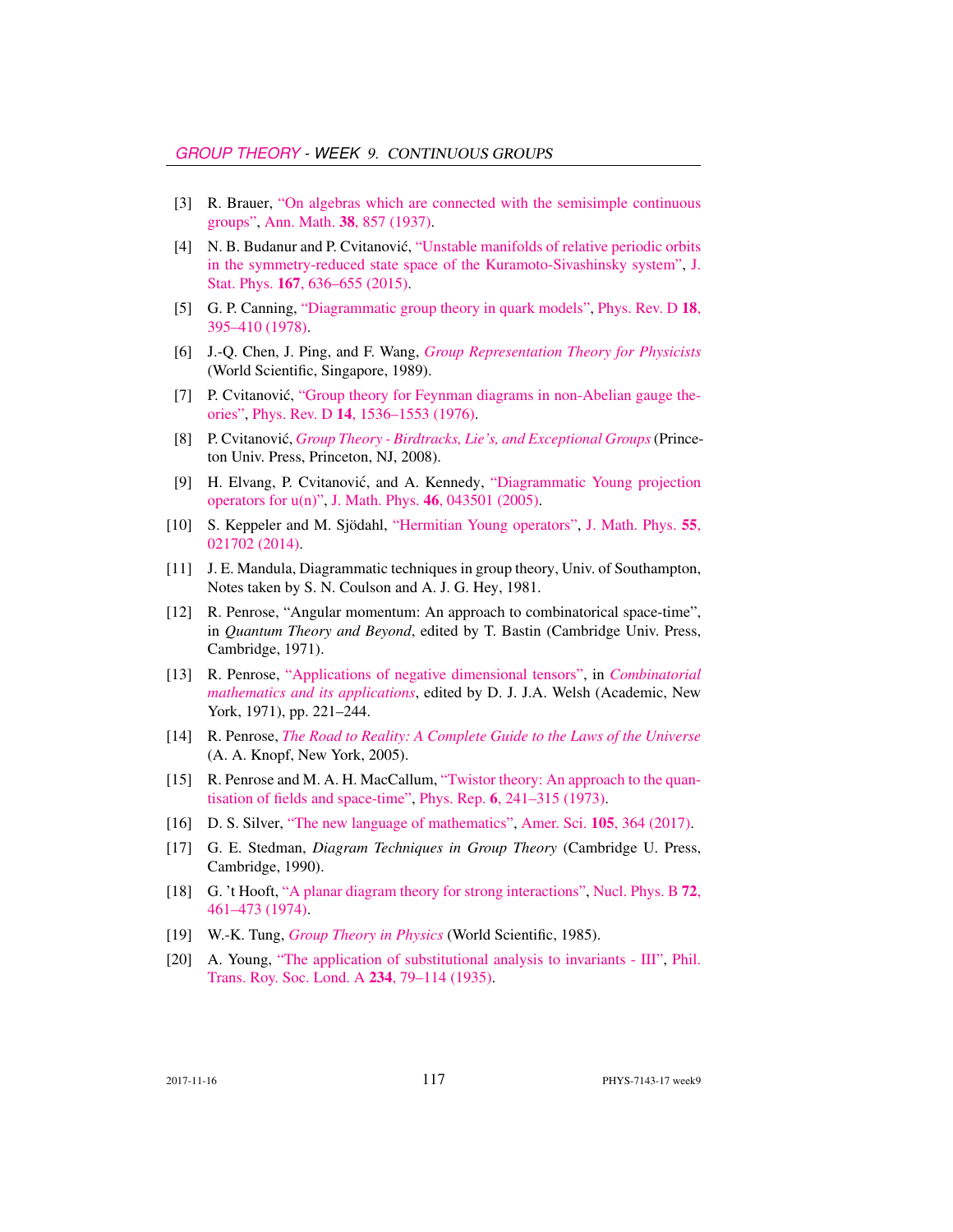## **Exercises**

9.1. **Irreps of SO**(2). Matrix

$$
T = \left[ \begin{array}{cc} 0 & -i \\ i & 0 \end{array} \right] \tag{9.28}
$$

is the generator of rotations in a plane.

(a) Use the method of projection operators to show that for rotations in the kth Fourier mode plane, the irreducible  $1D$  subspaces orthonormal basis vectors are

$$
\mathbf{e}^{(\pm k)} = \frac{1}{\sqrt{2}} \left( \pm \mathbf{e}_1^{(k)} - i \,\mathbf{e}_2^{(k)} \right) \,.
$$

How does T act on  $e^{(\pm k)}$ ?

(b) What is the action of the  $[2 \times 2]$  rotation matrix

$$
D^{(k)}(\theta) = \begin{pmatrix} \cos k\theta & -\sin k\theta \\ \sin k\theta & \cos k\theta \end{pmatrix}, \qquad k = 1, 2, \cdots
$$

on the  $(\pm k)$ th subspace  $e^{(\pm k)}$ ?

- (c) What are the irreducible representations characters of SO(2)?
- 9.2. Reduction of a product of two  $SO(2)$  irreps. Determine the Clebsch-Gordan series for SO(2). Hint: Abelian group has 1-dimensional characters. Or, you are just multiplying terms in Fourier series.
- 9.3. Irreps of  $O(2)$ .  $O(2)$  is a group, but not a Lie group, as in addition to continuous transformations generated by (9.28) it has, as a group element, a parity operation

$$
\sigma = \left[ \begin{array}{cc} 1 & 0 \\ 0 & -1 \end{array} \right]
$$

which cannot be reached by continuous transformations.

- (a) Is this group Abelian, i.e., does T commute with  $R(k\theta)$ ? Hint: evaluate first the [T,  $\sigma$ ] commutator and/or show that  $\sigma D^{(k)}(\theta) \sigma^{-1} = D^{(k)}(-\theta)$ .
- (b) What are the equivalence (i.e., conjugacy) classes of this group?
- (c) What are irreps of  $O(2)$ ? What are their dimensions?

Hint: O(2) is the  $n \to \infty$  limit of  $D_n$ , worked out in exercise 4.4 *Irreducible representations of dihedral group*  $D_n$ . Parity  $\sigma$  maps an SO(2) eigenvector into another eigenvector, rendering eigenvalues of any O(2) commuting operator degenerate. Or, if you really want to do it right, apply Schur's first lemma to improper rotations

$$
R^{'}(\theta) = \begin{pmatrix} \cos k\theta & -\sin k\theta \\ \sin k\theta & \cos k\theta \end{pmatrix} \sigma = \begin{pmatrix} \cos k\theta & \sin k\theta \\ \sin k\theta & -\cos k\theta \end{pmatrix}
$$

to prove irreducibility for  $k \neq 0$ .

- (d) What are irreducible characters of  $O(2)$ ?
- (e) Sketch a fundamental domain for  $O(2)$ .
- 9.4. **Reduction of a product of two O** $(2)$  **irreps.** Determine the Clebsch-Gordan series for  $O(2)$ , i.e., reduce the Kronecker product  $D^{(k)} \otimes D^{(\ell)}$ .

PHYS-7143-17 week9 118 2017-11-16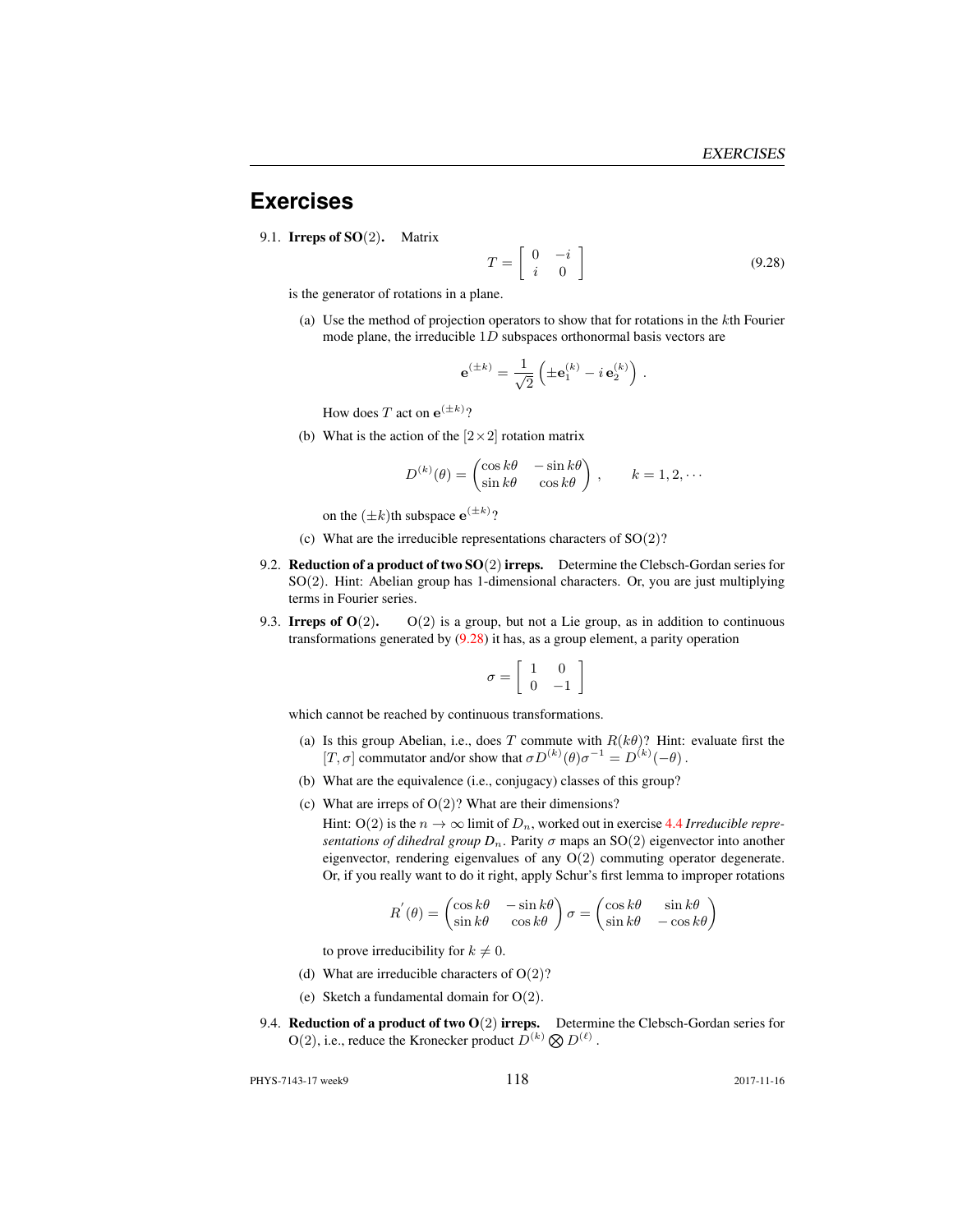#### 9.5. A fluttering flame front.

(a) Consider a linear partial differential equation for a real-valued field  $u = u(x, t)$ defined on a periodic domain  $u(x, t) = u(x + L, t)$ :

$$
u_t + u_{xx} + \nu u_{xxxx} = 0, \qquad x \in [0, L]. \tag{9.29}
$$

In this equation  $t \geq 0$  is the time and x is the spatial coordinate. The subscripts x and t denote partial derivatives with respect to x and t:  $u_t = \partial u/d\partial$ ,  $u_{xxxx}$  stands for the 4th spatial derivative of  $u = u(x, t)$  at position x and time t. Consider the form of equations under coordinate shifts  $x \to x + \ell$  and reflection  $x \to -x$ . What is the symmetry group of (9.29)?

- (b) Expand  $u(x, t)$  in terms of its  $SO(2)$  irreducible components (hint: Fourier expansion) and rewrite (9.29) as a set of linear ODEs for the expansion coefficients. What are the eigenvalues of the time evolution operator? What is their degeneracy?
- (c) Expand  $u(x, t)$  in terms of its  $O(2)$  irreducible components (hint: Fourier expansion) and rewrite (9.29) as a set of linear ODEs. What are the eigenvalues of the time evolution operator? What is their degeneracy?
- (d) Interpret  $u = u(x, t)$  as a 'flame front velocity' and add a quadratic nonlinearity to (9.29),

$$
u_t + \frac{1}{2}(u^2)_x + u_{xx} + \nu u_{xxxx} = 0, \qquad x \in [0, L]. \tag{9.30}
$$

This nonlinear equation is known as the Kuramoto-Sivashinsky equation, a baby cousin of Navier-Stokes. What is the symmetry group of (9.30)?

- (e) Expand  $u(x, t)$  in terms of its  $O(2)$  irreducible components (see exercise 9.3) and rewrite (9.30) as an infinite tower of coupled nonlinear ODEs.
- (f) What are the degeneracies of the spectrum of the eigenvalues of the time evolution operator?
- 9.6.  $O(2)$  fundamental domain for Kuramoto-Sivashinsky equation. You have  $C_2$ discrete symmetry generated by flip  $\sigma$ , which tiles the space by two tiles.
	- Is there a subspace invariant under this  $C_2$ ? What form does the tower of ODEs take in this subspace?
	- How would you restrict the flow (the integration of the tower of coupled ODEs) to a fundamental domain?

This problem is indeed hard, a research level problem, at least for me and the grad students in our group. Unlike the beautiful full-reducibility, character-orthogonality representation theory of linear problems, in nonlinear problems symmetry reduction currently seems to require lots of clever steps and choices of particular coordinates, and we am not at all sure that our solution is the optimal one. Somebody looking at the problem with a fresh eye might hit upon a solution much simpler than ours. Has happened before :)

Burak Budanur's solution is written up in Budanur and Cvitanovic [4] *Unstable manifolds of relative periodic orbits in the symmetry-reduced state space of the Kuramoto-Sivashinsky system* sect. 3.2 *O*(2) *symmetry reduction*, eq. (17) (get it [here\)](#page-0-0).

9.7. Lie algebra from invariance. Derive the Lie algebra commutator and the Jacobi identity as particular examples of the invariance condition, using both index and birdtracks notations. The invariant tensors in question are "the laws of motion," i.e., the generators of infinitesimal group transformations in the defining and the adjoint representations.